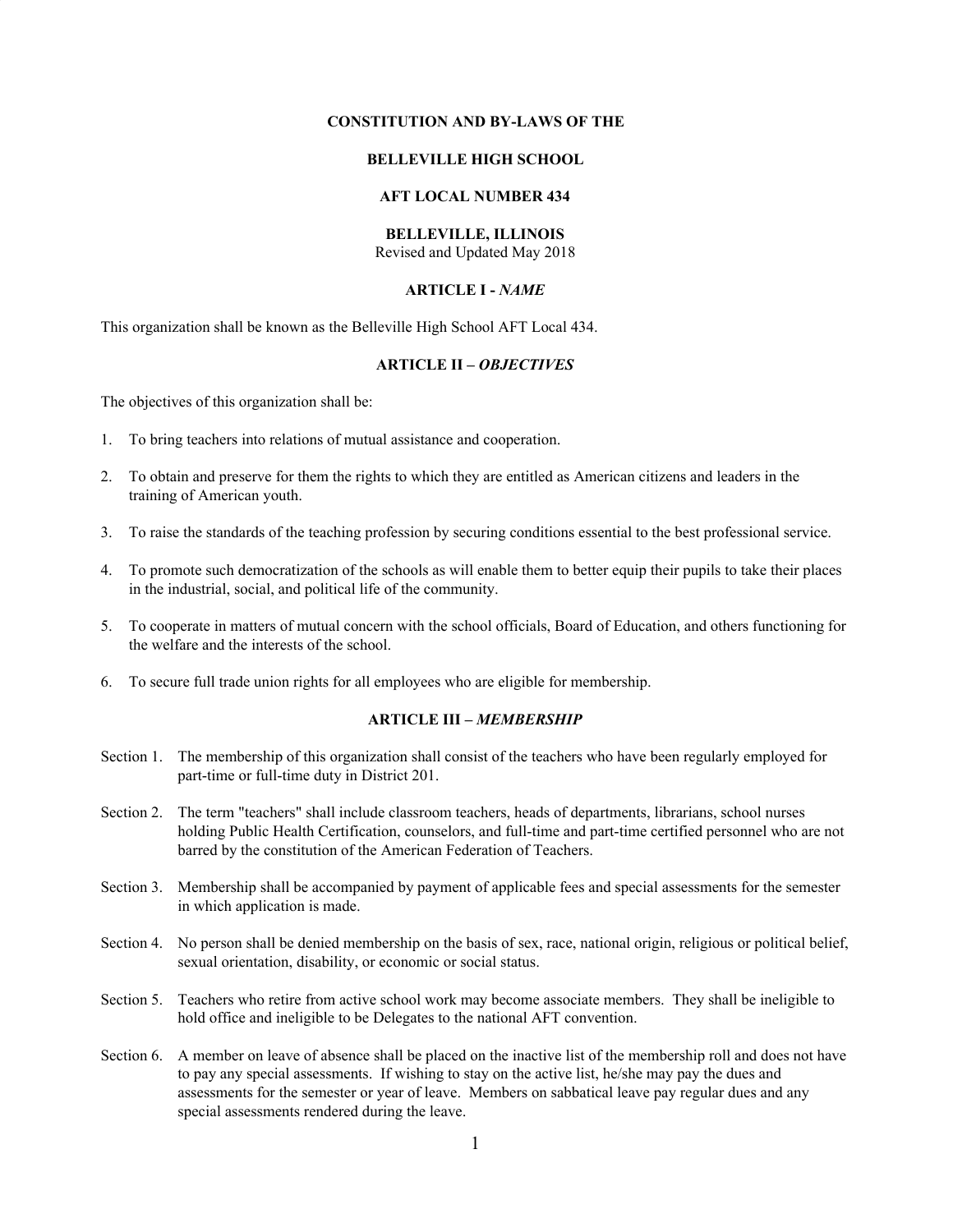- Section 7. Members whose conduct is violable to the welfare of the organization and the profession may be expelled in the following manner:
	- (1) A statement of charges, written and signed, must be presented to the Executive Council for investigation.
	- (2) The proposition must receive a majority vote in the Executive Council after which it must be presented to the membership.
	- (3) There must be a majority vote of the members present and voting for expulsion.

## **ARTICLE IV –** *OFFICERS AND DUTIES*

- Section 1. The officers of this organization shall be a President, a President-Elect, an Immediate Past President, a Vice-President, a Secretary, a Treasurer, a Parliamentarian, and a Building Representative for each campus. The President, the Vice-president, the Secretary, the Treasurer, the Parliamentarian, the East Campus Representative, and the West Campus Representative cannot hold concurrently more than one of these seven, elected positions. A member may be nominated and run for no more than two elected offices at a time.
- Section 2. An **annual election** shall be held before the last day of school following the first regular meeting in May. Election of officers shall be conducted in accordance with the standards developed under Title IV of the Landrum-Griffin Act. Those members elected shall take office at the first regular meeting held the following September. Current officers will serve until successors have been installed. Each of the officers in Section 1 shall be elected for a term of one (1) year, except the President-Elect and President shall be elected to terms of two (2) years. The membership shall be notified at least fifteen (15) days before the election of the date, time and location of the election by written notice placed in each member's faculty mailbox. A tentative ballot listing nominated candidates for each office and listing the date, time and location of the elections shall be placed in each member's faculty mailbox at least three (3) days before the first regular May meeting. At the regular May meeting, the tentative ballot shall be read, and the opportunity shall then be given to make nominations from the floor.

Nothing in this Constitution shall operate against the right of any member to make a nomination from the floor, such nominations to be approved by at least one-third of the members present. Immediately following the meeting, a new and final sample ballot shall be drawn up by the Nominating and Elections Committee encompassing all nominations and listing the date, time and location of the election and shall be placed in each member's faculty mailbox as soon as possible. Ballots must be returned to a place and by a time designated by the Nominating and Elections Committee at the first regular May meeting. The candidate receiving the most votes of those cast shall be elected, except for Building Representatives, who shall be elected by the most votes of those cast by members on their respective campuses.

Section 3. **Vacancies** caused by resignation, death, recall**,** or incapacitation, as determined by the Executive Council or other agencies, shall be filled by appointment of the Executive Council, except for the term of President which shall be served out by the Vice-President.

> If the President or President-Elect vacates his/her office prior to the expiration of his/her term, the newly appointed President or President-Elect shall, in addition to assuming all duties of the vacated office, replace the previous office holder on the current Negotiating Committee, being an ex-officio (by right of office) member of that committee. If the appointee(s) chosen to fill either of these two vacated offices is already a member of this committee by virtue of being one of the top five recipients of votes in the most recent Negotiating Committee Election, then the member that received the next highest number of votes in the most recent election that is not on the current committee and still willing to serve shall assume a position on the Negotiating Committee as one of the five (5) members elected at large from the membership.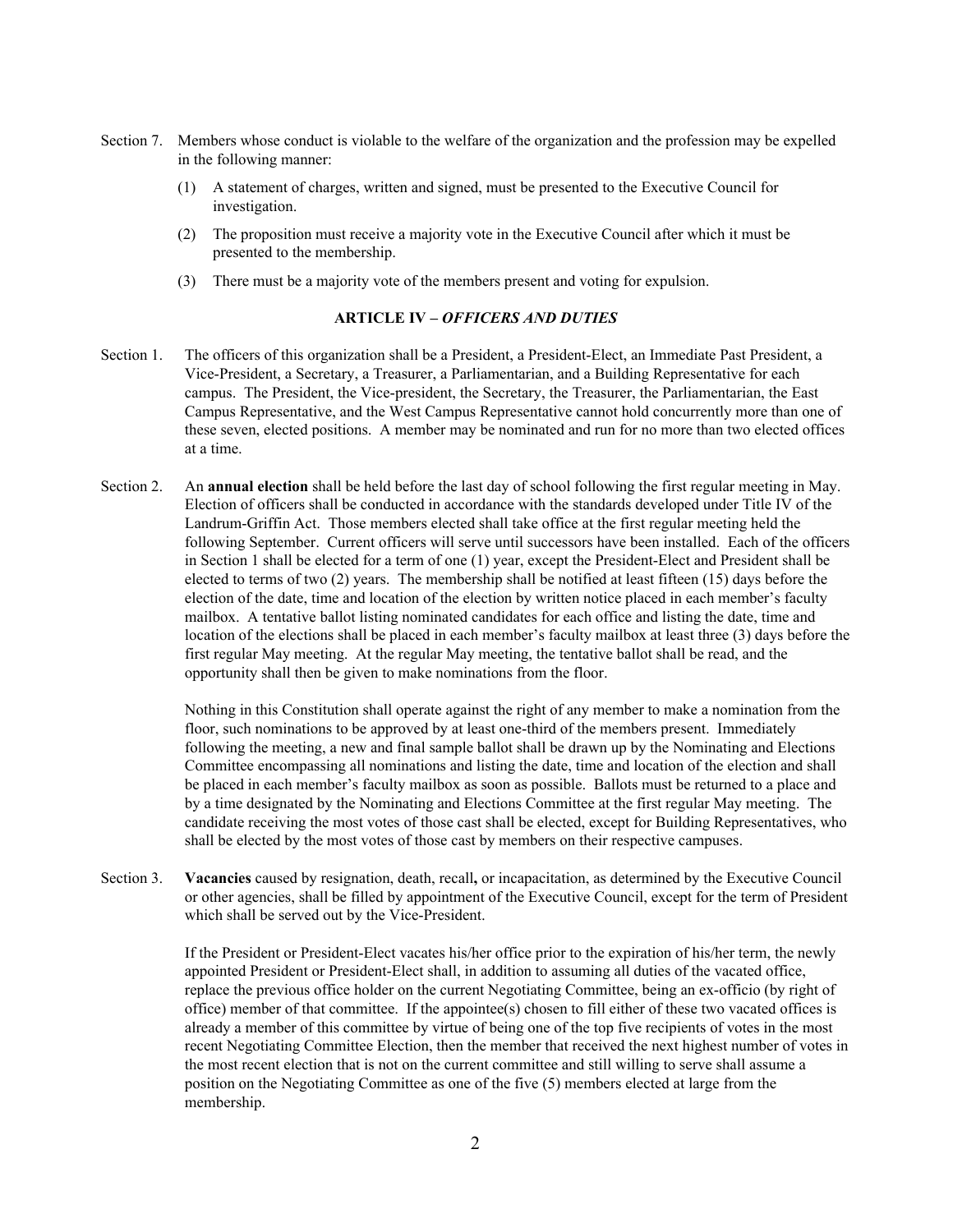- Section 4. The **President** shall preside at all meetings of the organization and Executive Council; shall be empowered to call special meetings of the Federation and Executive Council; shall be an ex-officio member (having rights as other members) of each committee, except the Nominating and Elections Committee; shall be one of the responsible financial officers of the organization; shall approve organization bills; shall endorse checks and other financial instruments of the organization should the Treasurer be unavailable; shall receive, report and respond to correspondence of the organization; shall be able to delegate the responsibilities of the office except where otherwise restricted by the Constitution; shall make an annual report to the membership of the organization; shall be, by office, a Delegate to the national convention of the American Federation of Teachers and meetings or conventions of its affiliated subordinate bodies, but shall not be compelled to attend; shall perform such other duties as are ordinarily incumbent upon the office; shall be paid a monthly salary, the amount determined by the Executive Council, for the length of his/her term.
- Section 5. The **Vice-President** shall be responsible for selecting each month which departments are assigned to attend and to pick two members from the Executive Council or Negotiating Committee two members whose duty it shall be to attend that month's regular meeting of the Board of Education as representatives of the organization; shall be one of the responsible financial officers of the organization and be authorized to sign checks and financial instruments of the organization should the Treasurer or President be unavailable; shall organization social activities; shall perform other duties as delegated by the or assigned by the Executive Council; and shall finish the term of the President, should that office become vacant.
- Section 6. The **President-Elect** shall attend all Executive Council meetings and assist the President; and shall be an ex-officio member (having rights as other members) of the Negotiating Committee.
- Section 7. The **Secretary** shall keep and read minutes of all meetings of the organization and the Executive Council; shall oversee the work of, and receive and certify the reports of the Nominating and Elections Committee; shall maintain the non-financial files and records of the organization; shall be the custodian of the seal and charter of the organization; shall assist the President in handling the correspondence of the organization; shall perform other duties as delegated by the President or assigned by the Executive Council; shall perform such other duties as are incumbent to that office; shall perform duties of the office as required by the Labor-Management Reporting and Disclosure Act (Landrum-Griffin Act).
- Section 8. The **Treasurer** shall endorse all checks and other financial documents of the organization in the regular course of business; shall oversee the activities of the Comptroller in all the Comptroller's duties; shall be one of the responsible financial officers of the organization; shall perform such other duties as are incumbent to that office; shall perform duties of the office as required by the Labor-Management Reporting and Disclosure Act (Landrum-Griffin Act).
- Section 9. The **Comptroller,** appointed annually by the Executive Council, shall collect and be custodian of all funds of this organization and shall pay those bills approved by the President; shall make a semi-annual report to the membership; shall maintain all financial records of the organization; shall keep an accurate list of all membership fees, dues and assessments and shall fill out reports required by Article IX of the Constitution of the American Federation of Teachers and forward them, together with all taxes and assessments due the National Federation, to the Secretary-Treasurer of the American Federation of Teachers; shall arrange for an independent audit of the finances of the organization annually and make available same to the Executive Board and membership; shall perform duties of the office as required by the Labor-Management Reporting and Disclosure Act (Landrum-Griffin Act); shall be paid a monthly salary, the amount determined by the Executive Council, for as long as he/she is appointed to that position; shall be one of the responsible financial officers of the organization and be authorized to sign checks and other financial documents of the organization, should the Treasurer, President or Vice-President be unable to do so and justify such signing at the next Executive Council meeting.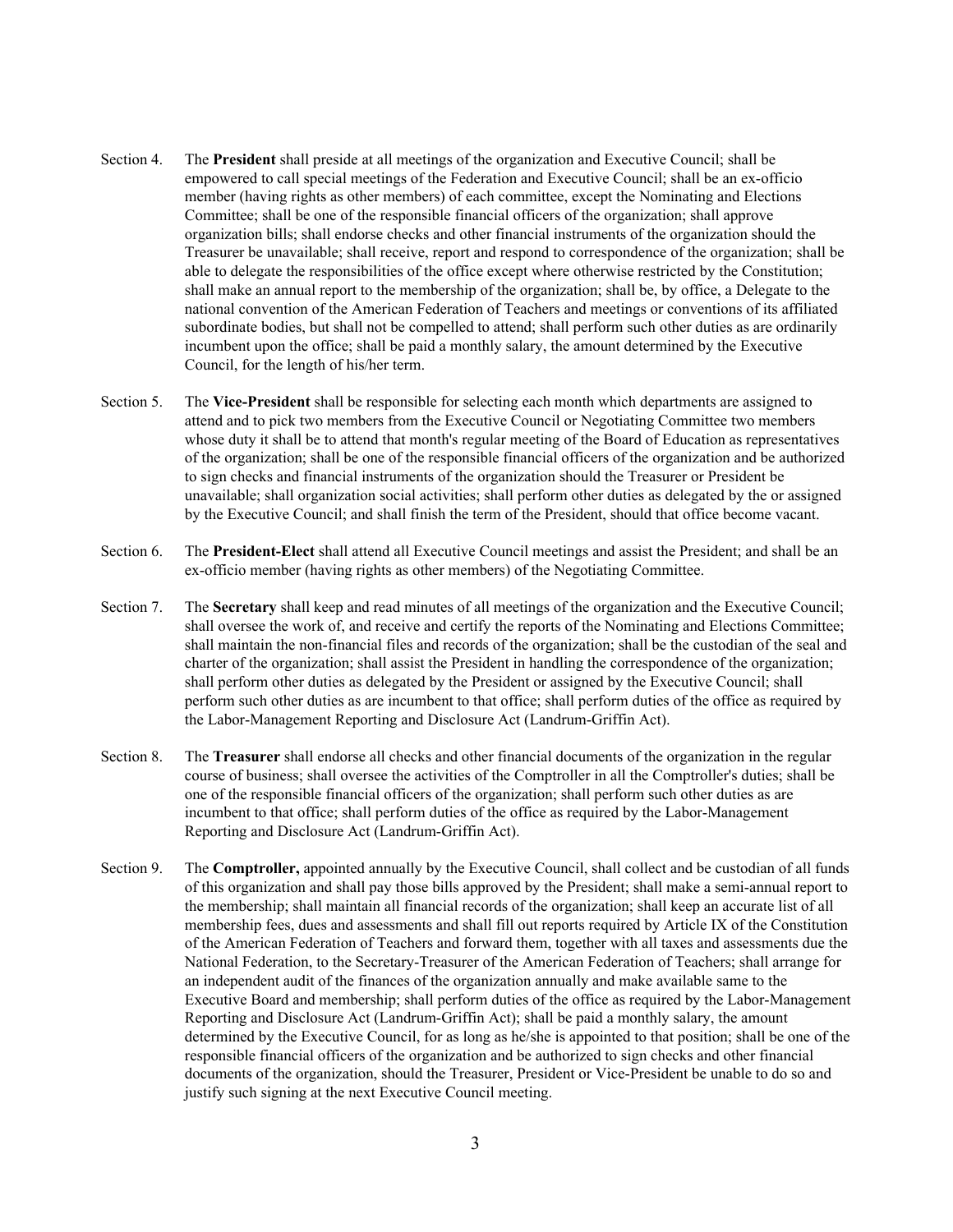- Section 10. The **Parliamentarian** shall see that all procedure is in accord with *Robert's Rules of Order, Newly Revised*  $(11<sup>th</sup> Edition)$ , and the Constitution of the organization.
- Section 11. The **Building Representative** shall disseminate all organization information to members of his/her campus; shall act as a liaison between the Executive Council and the membership at his/her campus; shall ensure members on his/her campus are properly notified about elections, meetings of the membership, and other union activities of which members are entitled to be informed; may call a meeting of the membership at his/her school to discuss organization business and to recommend action on such business to the Executive Council; shall monitor the working conditions on his/her campus and refer matters of merit to the Grievance Committee and Executive Council.
- Section 12. The **Immediate Past President** shall be a member of the Executive Council and shall assist and advise.
- Section 13. A petition signed by sixty (60) members or thirty per cent (30%) of the membership, whichever is smaller, and stating specific grounds, shall be sufficient to require the Nominating and Elections Committee to conduct a recall election by secret ballot of the membership for any elected officer specified in the petition. If an officer is recalled, the Nominating and Elections Committee shall hold a special election following the procedures outlined for elections in Article IV, Section 2. A majority of votes cast shall affect a recall of the officer.

# **ARTICLE V –** *EXECUTIVE COUNCIL*

- Section 1. The officers listed in Article IV of this Constitution, together with the appointed Comptroller, the chairs of all Standing Committees, the SouthWest Area Council (SWAC)/SouthWest Illinois Central Labor Council (SWICLC) Representative, the President of Secretaries, and the President of Paraprofessionals shall constitute an Executive Council which shall have the power to administer the affairs of the organization. No member of the Executive Council shall have more than one vote.
- Section 2. The Executive Council shall have the following duties and powers:
	- (1) To obey the instructions of the organization;
	- (2) To advise the President;
	- (3) To frame policies or programs of action for the organization, subject to adoption by the members;
	- (4) To approve the appointments to the Standing Committees for the fiscal year;
	- (5) To draw up and submit rules and by-laws of the organization for adoption;
	- (6) To appoint one (1) Delegate and one (1) Alternate to the SouthWest Illinois Central Labor Council (SWICLC), both of whom shall be acceptable to this organization, to terms of one year;
	- (7) To appoint the SouthWest Area Council (SWAC) Representative to a term of one year;
	- (8) To appoint the Comptroller to a term of one year,;
	- (9) To inform the membership of Subchapter II (Bill of Rights of Labor Organizations) of the Labor-Management Reporting and Disclosure Act (Landrum-Griffin Act);
	- (10) To employ any professional, technical, clerical, and support staff of the organization;
	- (11) To establish the salary, benefits, and expense guidelines of any officer or member it has authorized to work on its behalf; as long as such action remains consistent with all other provisions of the Constitution and By-laws.
	- (12) To be responsible for adherence to and enforcement of the Constitution of the organization and compliance with the Labor-Management Reporting Act(Landrum-Griffin Act) and all other laws having jurisdiction over the organization;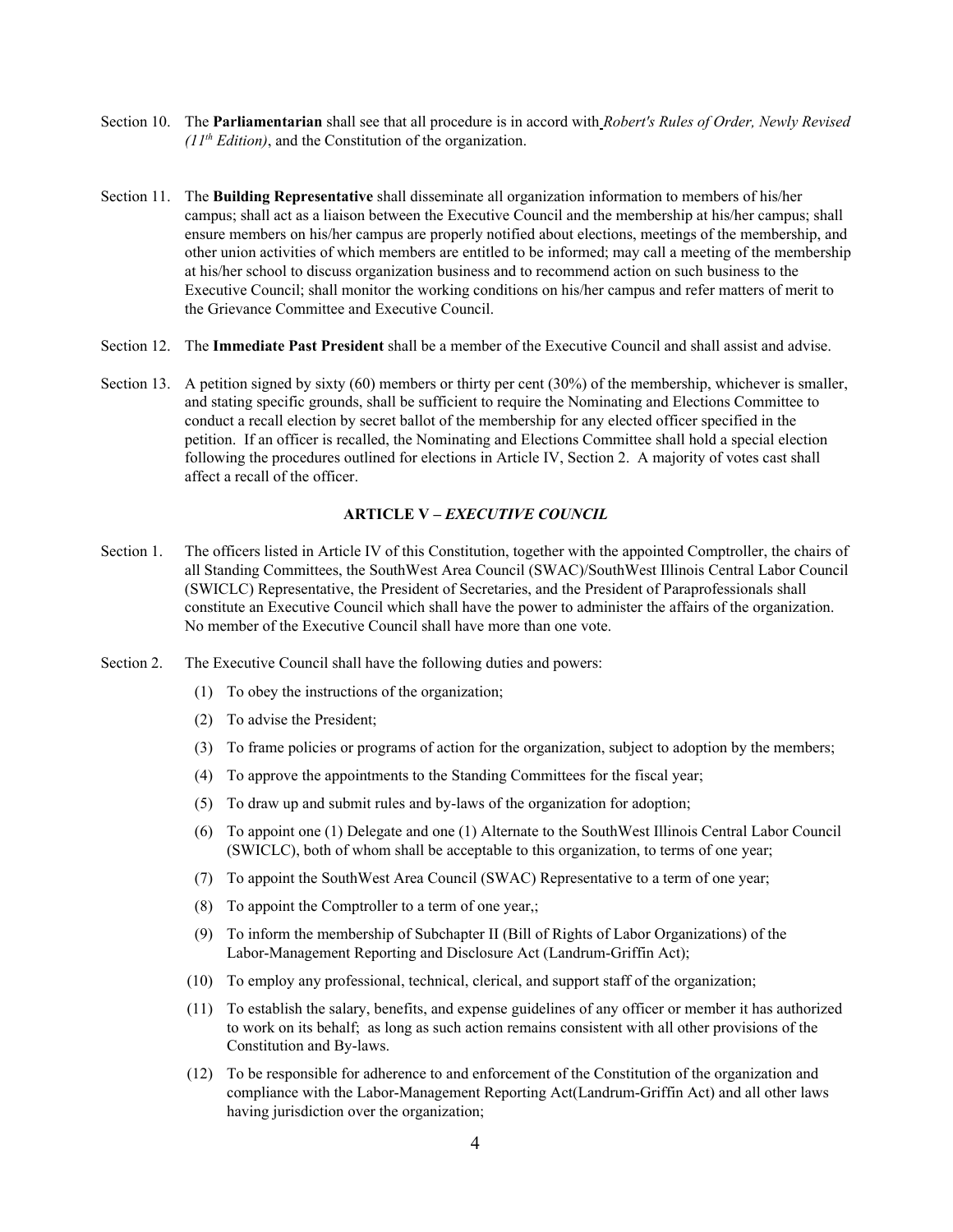- (13) To be empowered to make contracts and incur liabilities including the purchase of services and equipment, to borrow money, and to otherwise engage in financial transactions to the extent permitted by applicable law or statute;
- (14) To publish a newsletter at least once a semester to keep lines of communication open with the membership;
- (15) To maintain an Internet Web Page providing a list of current officers and committee members, a copy of the current Constitution, and a copy of the Labor-Management Reporting and Disclosure Act (Landrum-Griffin Act), and other information that would assist the membership. The web page URL (address) shall be listed at the beginning of each newsletter;
- (16) To maintain a general liability policy for its members and surety bonds per the Landrum-Griffin Act on all key financial officers (President, Vice-President, Treasurer and Comptroller);
- (17) Any other duties not listed but necessary to manage effectively the affairs of the organization as permitted by applicable laws.
- Section 3. The Executive Council shall meet regularly as determined by the President, or at the call of the President, or at the call of two (2) or more of its members, or upon receipt by the Secretary of a petition signed by 20 members, for the purpose of initiating, overseeing, or revising the program of the organization and to conduct other business of the organization that is within its authority.
- Section 4. **Special Electronic Meetings of the Executive Council**: For time sensitive business where said business requires a vote by the Executive Council before the next regular meeting, a special meeting may be requested and called to order through electronic means in accordance with article V, section three (3) of the Constitution; regular meeting procedures must be followed with the following exceptions:
	- (1) The meeting's call to order must include any and all business to be conducted. Any business not included in the call will be considered null and void. If the meeting is called to order by two members of the Executive Council, the name of both members must be included in the call;
	- (2) Any proposed motions must include a clear deadline for closing a vote;
	- (3) The sitting chair, or acting chair in proper succession, must present and/or approve motions to be voted on;
	- (4) Discussion and voting may occur concurrently;
	- (5) Special meetings adjourn automatically once the deadline for closing a vote has passed;
	- (6) Once the meeting adjourns, the vote will only be determined valid if the total number of votes tallied, including abstentions, constitutes a quorum.

**Electronic Voting Guidelines**: Electronic voting responses may be submitted through any electronic means that executive council members can reasonably be expected to access during the course of a normal work day. Any form of electronic "ballot" used must record the name of the respondent, and options must include and be limited to aye, nay, and abstain only. Secret ballot voting is not permitted

and responses must be made available to any Executive Council member upon request. Responses must be shared with the sitting secretary, president, and vice president, who, along with the original sender, constitute the tellers' committee. Electronic voting is limited to the approval or adoption of

non-customary expenditures, with a cap on said expenditures to be set at the first regular meeting of the Executive Council each year. Any cap must be in keeping with the approved budget for the current fiscal year.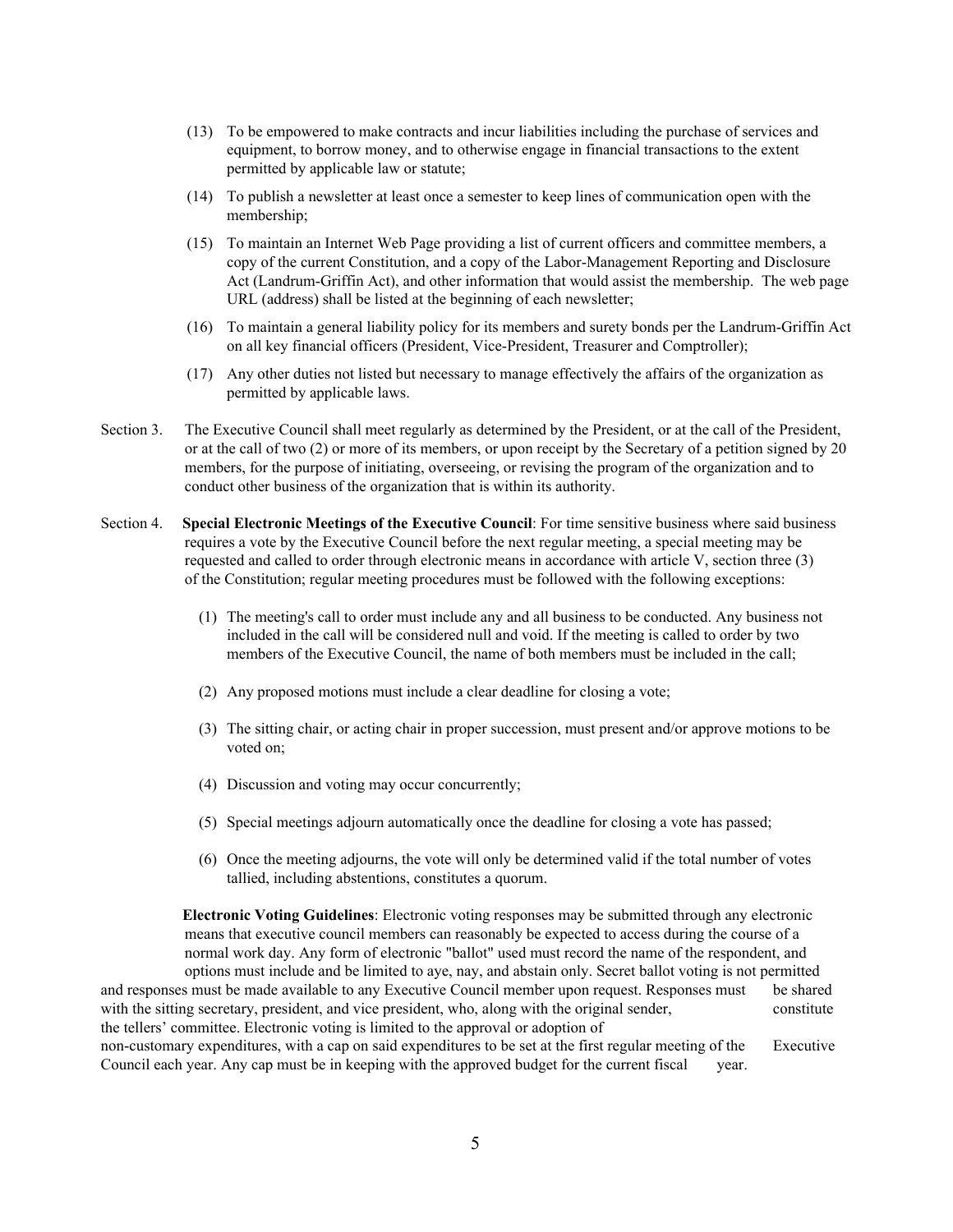#### **ARTICLE VI – C***OMMITTEES*

- Section 1. The following Standing Committees are provided for:
	- (1) Constitution Committee,
	- (2) District Budget and Finance Committee,
	- (3) Grievance Committee,
	- (4) Insurance Committee,
	- (5) Legislative and COPE Committee,
	- (6) Membership Committee,
	- (7) Negotiating Committee,
	- (8) Nominating, Elections, and Calendar Committee
	- (9) Public Relations Committee,
	- (10) Professional Issues Committee
	- (11) Technology Committee
	- (12) Health & Safety Committee
- Section 2. The chairperson of each of the above committees, except for the Negotiating Committee or the Nominating and Elections Committee, shall be appointed yearly by the President and approved by the Executive Council. The chairperson of the Nominating and Elections Committee shall be appointed by the Executive Council. Appointments shall be made by September 30 of each year. The once-a-year responsibility of the Calendar Committee will heretofore be performed by the Nominating and Elections Committee, which also performs one function a year. This committee will now be known as the Nominating, Elections, and Calendar Committee.
- Section 3. (1) The **Constitution Committee** shall periodically review the Constitution and propose changes to keep it current; shall maintain copies of the Constitution and By-Laws and rules of the organization created by the Executive Council; shall provide a copy of the current Constitution to any member upon request; shall provide each member joining the Executive Council for the first time with a copy of the Constitution and a copy of the Labor-Management Reporting and Disclosure Act (Landrum-Griffin Act); shall, any year in which revisions to the Constitution have been adopted by the membership, and in coordination with the Secretary, present to the Executive Council for approval a revised copy of the Constitution, denoting additions or revisions by underlining/striking through revised portions and including the month and year the revision was made in parentheses immediately following the revision, with revised portions retaining their denotations for a minimum of one year, after which they may be removed.
	- (2) The **District Budget and Finance Committee** shall acquire and maintain copies of District 201 budgets, audits, contracts, and other documents necessary for it to analyze on an ongoing basis from year to year all aspects of the financial status of the District; shall monitor the Activity Fund; shall regularly report its findings to the Executive Council; shall provide information and support to the Negotiating Committee upon request.
	- (3) The **Grievance Committee** shall follow the grievance procedures as set forth in the contract with the Board of Education of District 201; shall maintain records of grievances and their disposition; shall work with the Building Representatives in the resolution of contractual and non-contractual disputes in the workplace; shall be responsible for the processing of grievances and disputes beyond the immediate work location; shall investigate any discrepancies and inconsistencies in the application of the salary schedule and working agreement and report its findings to the Executive Council and chairperson of the Negotiating Committee; shall make decisions regarding disputes to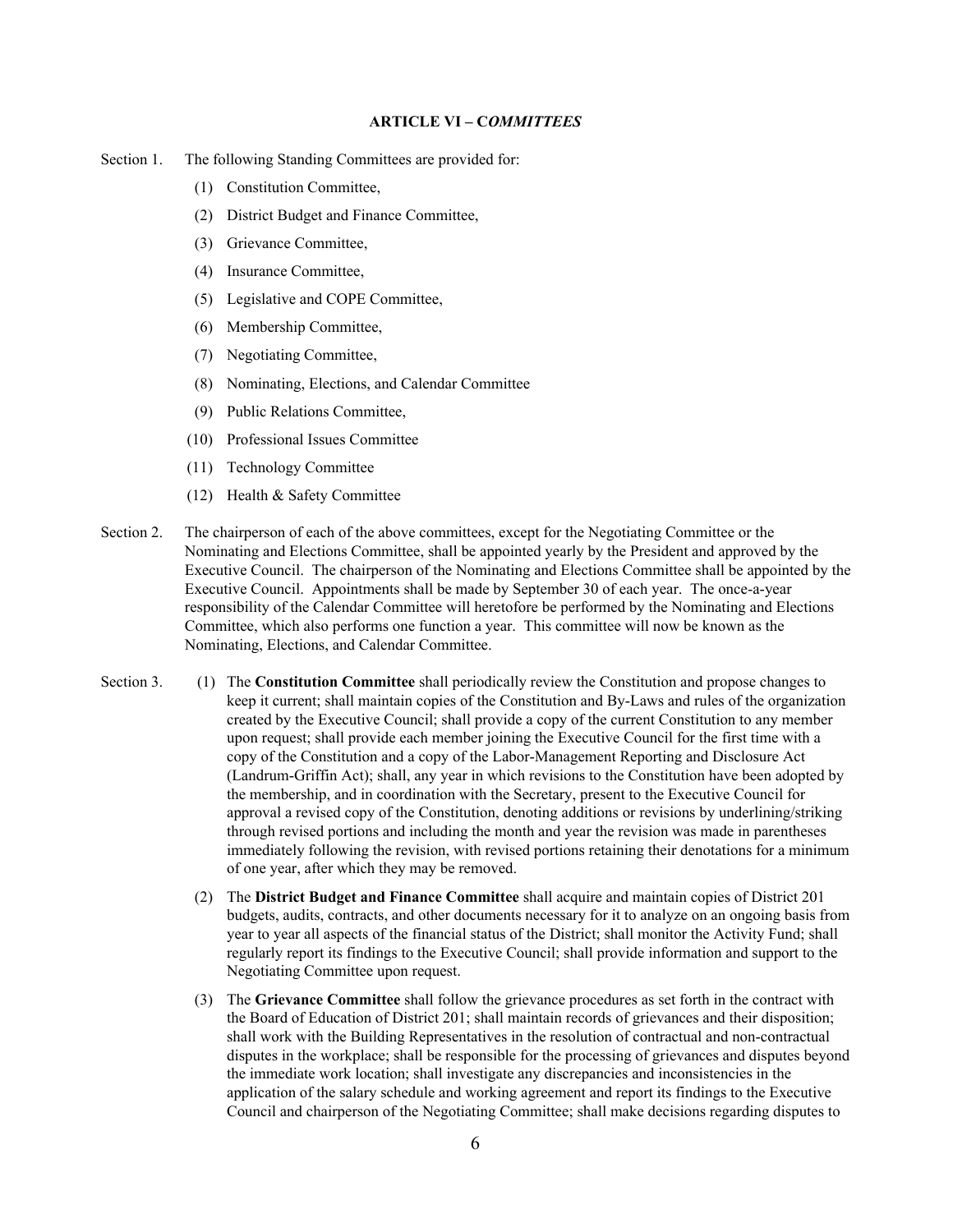be taken to arbitration or civil remedy. The grievant may appeal these decisions to the Executive Board.

- (4) The **Insurance Committee** shall monitor, inform and report on District 201 and organization provided insurances.
- (5) The **Legislative and COPE Committee** shall collect information regarding legislation and public affairs affecting the interests of the schools and the teachers; shall be responsible for monitoring government actions that may affect the organization and help the Executive Council develop appropriate responses to such action in cooperation with affiliated organizations.
- (6) The **Membership Committee** shall interview prospective members, request completion of a member survey card and investigate and present all applications together with recommendations to the Executive Council; shall also be responsible for identifying programs of insurance, purchase, travel and welfare which are of advantage to the membership offered by the AFT, IFT or other organizations; shall inform the membership of such programs upon receiving approval from the President or Executive Council; shall give each new member a copy of the Local 434 Constitution; shall ensure members have current AFT/IFT membership cards.
- (7) The **Negotiating Committee** shall consist of the President and the President-Elect as ex-officio members (having rights as other committee members) and five (5) elected members, whenever possible no more than three (3) of whom shall not have served on the committee before. Its members shall be elected by secret ballot of the membership. Its members' terms shall last until the next Negotiating Committee is elected for the next contract negotiation. The five (5) nominees receiving the highest number of votes cast by the membership will be elected. Said election must take place prior to the end of the first semester in a school year that is the last year of a contract between the organization and District 201. Written notice to make nominations for candidates for this committee with the date of the election must be placed in all members' faculty mailboxes at least thirty (30) days in advance of the election. The chairperson of this committee will be appointed by its members. This committee shall:
	- a) see that each teacher's annual salary is determined in accordance with the salary schedule adopted by the Board of Education and approved by the organization. It shall also be the duty of this Committee to meet with the Board of Education to discuss salaries or the application of salary schedule and other factors pertaining to working conditions,
	- b) change the salary schedule and/or working agreement only after said change has been passed upon favorably by a simple majority of the votes cast by the membership present and voting by secret ballot at a special meeting having only this purpose,
	- c) give specific details of the negotiating contract to the membership prior to its acceptance.
- (8) The **Nominating, Elections, and Calendar Committee** shall set the date of all elections; shall notify the membership of the date, time and location of election by written notice in each member's faculty mailbox no less than fifteen (15) days in advance shall investigate the qualifications of the members of this organization for candidacy; shall follow Article IV, Section 2 of this Constitution governing the election of officers, Article VIII on the election of Delegates and Article VI, Section 3, Part H governing the election of the Negotiating Committee; shall act as tellers for all elections and publicly count the ballots, subject to the inspection of any member; shall retain ballots for one (1) year after an election; shall conduct and supervise all general and special elections and votes on referenda of the organization; shall have its chairperson decided by the Executive Council; shall hold all elections from 7:30AM to 4:00PM with the public counting of ballots after 4:00PM. In the event of ties, the Nominating and Elections Committee shall conduct a run-off election; shall meet with the administration to plan the calendar for the succeeding school year and provide the Administration with teacher input.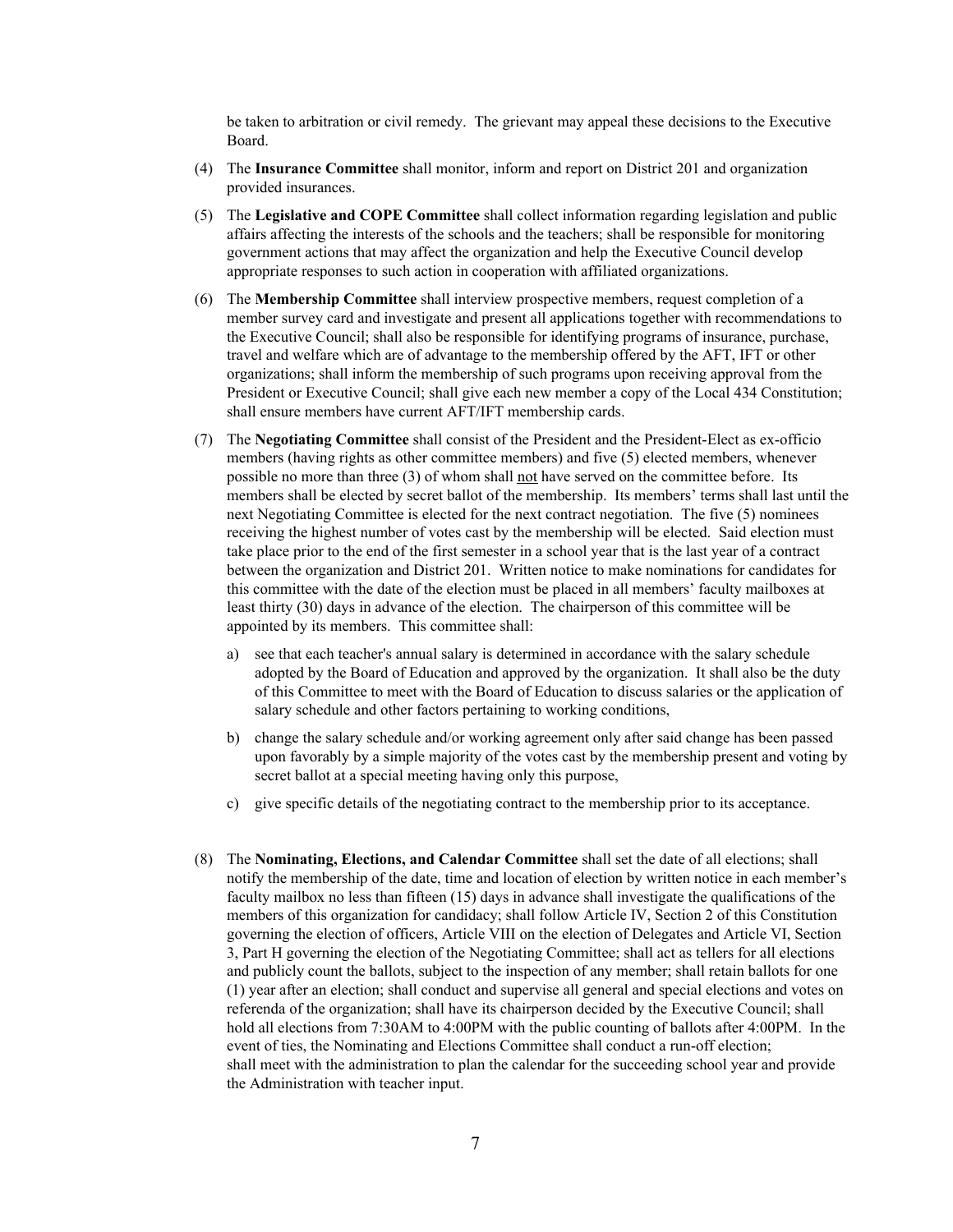- (9) The **Public Relations** committee shall assist the Executive Council and the organization in presenting to the public necessary information on organization affairs through the press, civic organizations, bulletins, social media, and any other means available. It shall also be the duty of the committee to assist the President in representing the organization before school officials and the Board of Education. It shall also administer organization scholarships and select their recipients. It shall also maintain the website and publish a newsletter at least twice a year. It is the duty of the public relations committee to act as responsible advocates for the general membership by promoting and maintaining a positive image of the union and its members, and by providing information to the membership and the public concerning issues that impact public education, union membership, or the communities we serve. All publications shall be positive or informational in nature, and/or serve to provide a voice in the marketplace of ideas, facts, and viewpoints in order to aid informed, public debate. The public relations committee members shall not use the position as a platform to promote personal ideologies, or for personal gain/validation, and shall remain faithful above all to those they represent, while honoring their obligation to serve the public interest. All communication with the public shall be honest and accurate in nature, non-volatile and uncontentious, and committee members shall ensure the privacy rights of the membership and the public by safeguarding personal or confidential information. Any publication that may cause the public to infer from said publication an official stance on issues of controversy or contention must first be approved by the Executive Council. Any communication from a committee member that is deemed by the Executive Council to have jeopardized the positive image of the membership or violated the Public Relation Committee's duties and responsibilities herein may be cause for immediate dismissal.
- (10) The **Professional Issues Committee** shall identify work-related needs of the membership and develop programs and activities which meet those needs; shall monitor and make recommendations to the Executive Council on issues dealing with intellectual property rights and use of copyrighted materials and distance learning issues.
- (11) The **Technology Committee** will monitor and make recommendations regarding technology to the Union and the District.
- (12) The **Health & Safety Committee** will monitor and respond to the health and safety conditions on each campus.
- Section 4. Any additional non-standing committees deemed necessary shall be appointed by the President and approved by the Executive Council, the chairperson being appointed by the President and approved by the Executive Council.
- Section 5. All committees acting in the name of the organization, excepting emergency committees given such authority by the President, shall report their findings or recommendations to the organization or Executive Council for approval before such findings or recommendations are presented to others outside the organization.

### **ARTICLE VII –** *MEMBERSHIP MEETINGS*

.

- Section 1. (1) Regular meetings of this Federation shall be held as often as needed, with at least one each September and one each May, the time and place to be determined by the President. Notice of the regular meetings shall be made at least thirty (30) days in advance.
	- (2) Special membership meetings may be called by the President, or a majority of the Executive Council, or upon written request of twenty (20) members of the organization submitted to the Secretary. Notice of such a meeting shall be given by each Building Representative on his or her respective campus: its object shall be stated in the call, and no other business shall be transacted at the meeting.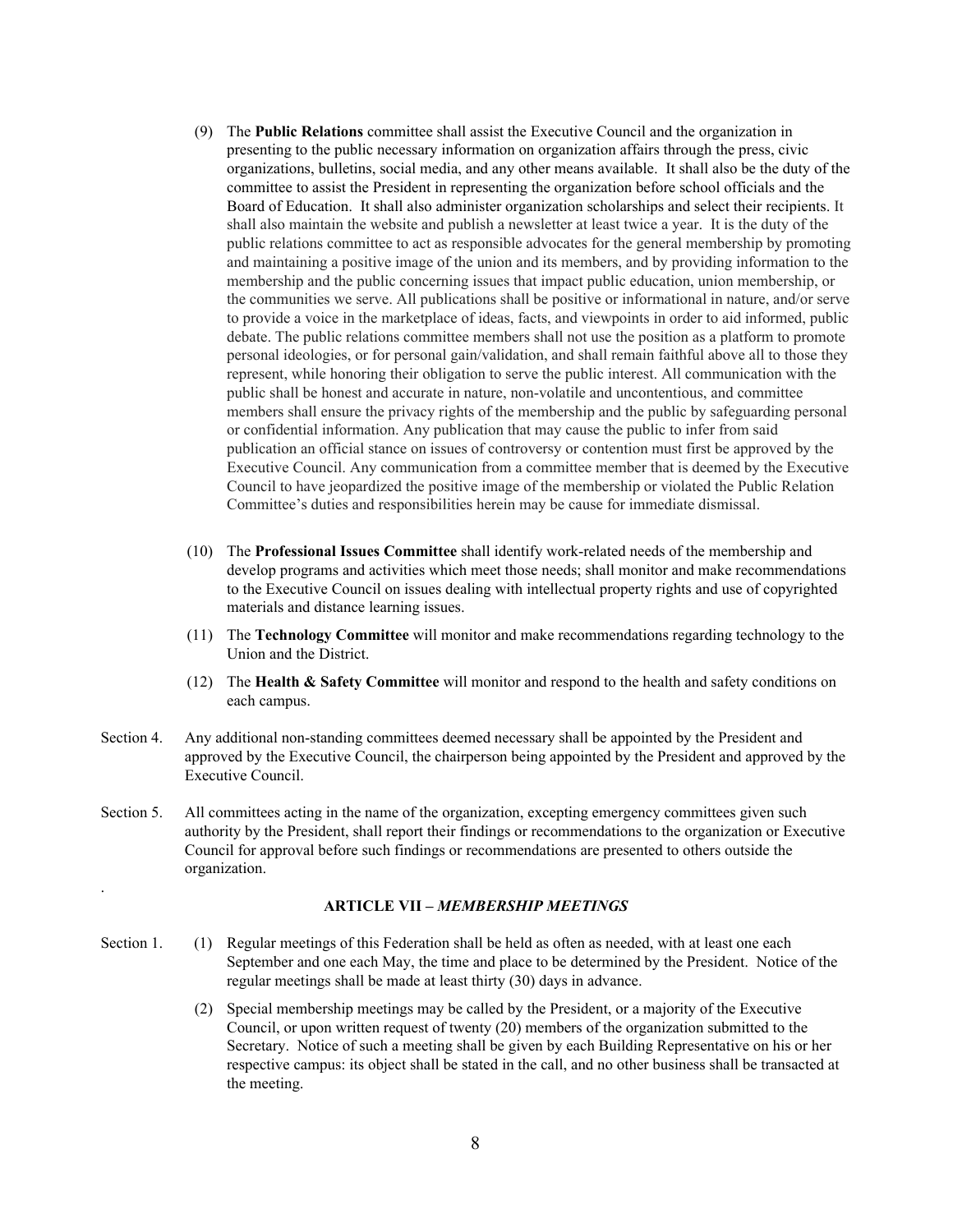- Section 2. A quorum for the transaction of business at meetings of the organization shall be 5% of the members.
- Section 3. Regular meetings of the Executive Council shall be held as deemed necessary by the President and/or the members of the Executive Council, the time and place to be determined by the President. A majority of the Executive Council shall constitute a quorum for the transaction of any business at the meetings of the Council.

## **ARTICLE VIII –** *DELEGATES TO NATIONAL CONVENTION*

Delegates and/or Alternates to the national convention of the American Federation of Teachers shall be elected by secret ballot no later than the three days before the end of the school year. Their election should be held at the same time as the election of officers of the organization. Members of Local 434 and its Counsels (434 affiliates - i.e. secretaries and aides) may be candidates. The President is automatically a Delegate to the national AFT convention but shall not be compelled to attend. The Executive Council will determine before the election how much to reimburse Delegates and Alternates for their expenses to attend the convention.

Written notice of the right to make nominations, the date, time and location of the election, the number of Delegates and Alternates to be elected as determined by the Executive Council, the city in which the convention will be held, and the amount of expense reimbursement for Delegates and Alternates, shall be placed in each member's faculty mailbox and on bulletin boards at least thirty (30) days before the election. The results of the election must be announced and the ballots kept for a period of one (1) year. A certified list and official credentials of all Delegates and Alternates shall be sent by registered or certified mail to the National Office not later than fifteen (15) days prior to the opening date of the convention. The Nominating and Elections Committee shall have the duty of membership notification, nominations, ballot preparation and acting as tellers in the election of Delegates and Alternates.

## **ARTICLE IX –** *REVENUES*

- Section 1. (1) Local membership fees and dues shall be determined by the Executive Council and approved by a majority of members present and voting by secret ballot at a membership meeting
	- (2) Annual membership dues shall automatically reflect changes in affiliation fees (per capita charges) as mandated by the AFT and the IFT, effective on September 1 following such changes.
- Section 2. Members may have the option of paying dues in one lump sum each semester, or they may pay by payroll deductions. Semester dues which are not paid through payroll deductions must be paid by November 1 and April 1, respectively.
- Section 3. Members not paying dues shall have voting rights suspended until such time as dues are paid in full. Members whose fall semester dues are not paid by November 1 or whose spring semester dues are not paid by April 1 shall be dropped from the membership.
- Section 4. Retired members may pay annual dues through TRS deduction or by check. Annual dues paid by check must be received by November 1.
- Section 5. Special assessments in addition to the dues above may be levied upon each and every member by a simple majority of votes cast by secret ballot by the entire membership or by a simple majority vote by secret ballot of the members casting a vote at a general or special membership meeting, after at least 15 days' notice of the intention to vote upon such a question at the meeting.
- Section 6. (1) No members of Local 434 shall receive dues reimbursement.
	- (2) The President, President of Aides, President of Secretaries, Comptroller, Secretary, West Campus Representative, East Campus Representative, and Public Relations Chair shall be paid a yearly salary in accordance with the Constitution, only for the year(s) during which they hold office; and,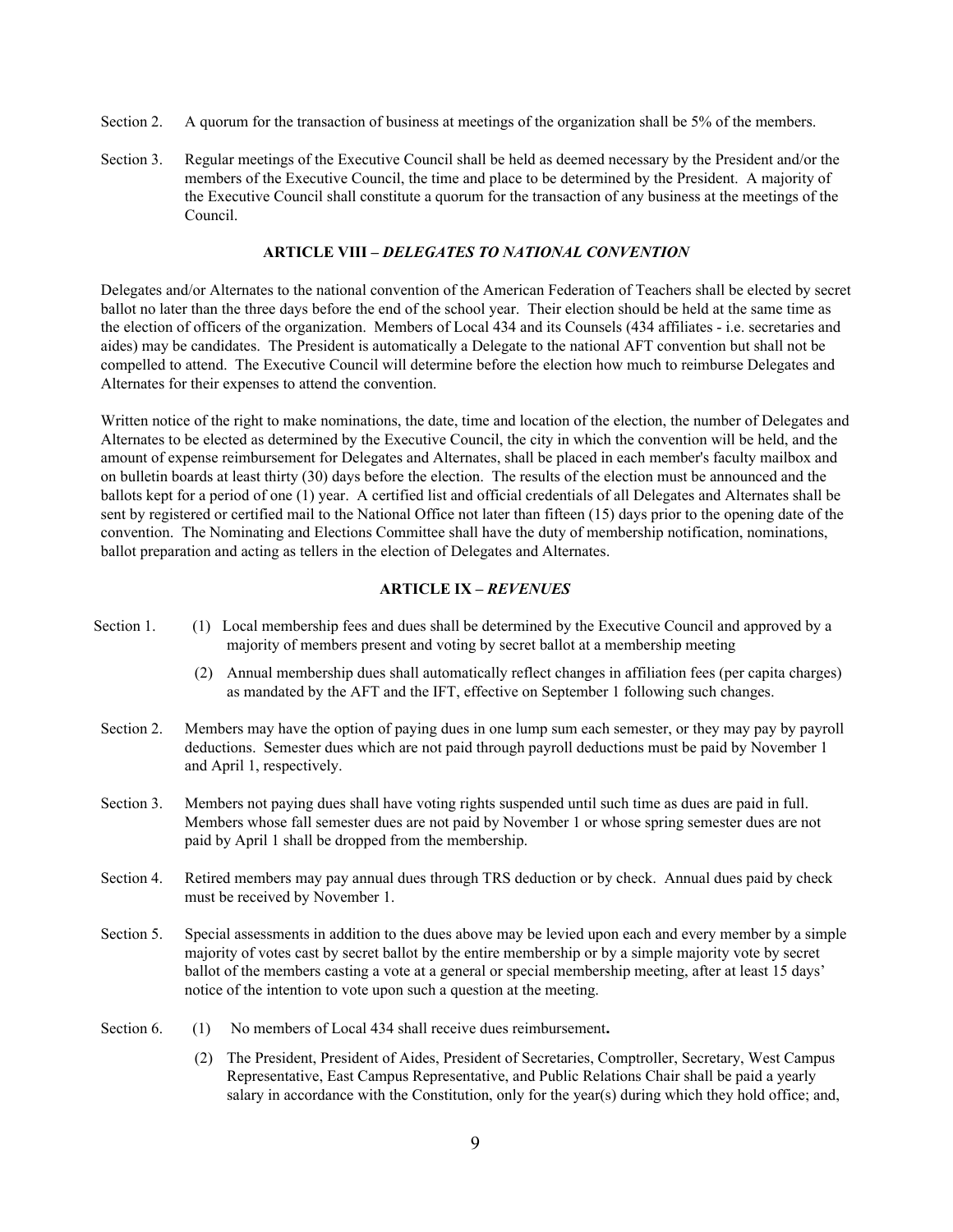except the comptroller, only when their respective council membership is greater than or equal to eighty percent. Member to non-member ratios for all three councils will be calculated annually on September 15. Members, elected or appointed, who receive a salary may elect to waive their salary at the first Executive Council meeting of a fiscal year.

(a)The President of Local 434 shall receive a yearly salary only in the amount of 10.5% of a Step One Bachelor's negotiated Local 434 member's salary.

(b) The President of Aides shall receive a yearly salary only in the amount of 4.32% percent of a Step One Bachelor's negotiated Local 434 member's salary.

(c) The President of Secretaries shall receive a yearly salary only in the amount of 2.34% of a Step One Bachelor's negotiated Local 434 member's salary.

(d) The Comptroller of Local 434 shall receive a yearly salary only in the amount of 7.33% of a Step One Bachelor's negotiated Local 434 member's salary, if said position is occupied by a member of Local 434.

(e) The West Campus Rep. of Local 434 shall receive a yearly salary only in the amount of 2.10% of a Step One Bachelor's negotiated Local 434 member's salary.

(f) The East Campus Rep. of Local 434 shall receive a yearly salary only in the amount of 2.10% of a Step One Bachelor's negotiated Local 434 member's salary.

(g) The Secretary of Local 434 shall receive a yearly salary only in the amount of 2.10% of a Step one Bachelor's negotiated Local 434 member's salary.

(h) The Public Relations Chair of Local 434 shall receive a yearly salary only in the amount of 2.10% of a Step one Bachelor's negotiated Local 434 member's salary.

- (3) The establishment of recurring salaries or stipends not listed in the Constitution and By-laws shall require adoption
	- a) by majority vote by secret ballot of the members in good standing voting at a general or special membership meeting, after reasonable notice of the intention to vote upon such question, or
	- b) by majority vote of the members in good standing voting in a membership referendum conducted by secret ballot;

with any revolving salaries or stipends extending beyond a consecutive twelve-month period being codified in this organization's Constitution and By-laws before any recipient shall be paid.

(4) During any year in which the ratio of eligible members to non-members in a council is less than one-hundred percent as calculated on September 15,

> a.) said council president's salary shall be pro-rated and adjusted to match the calculated percentage.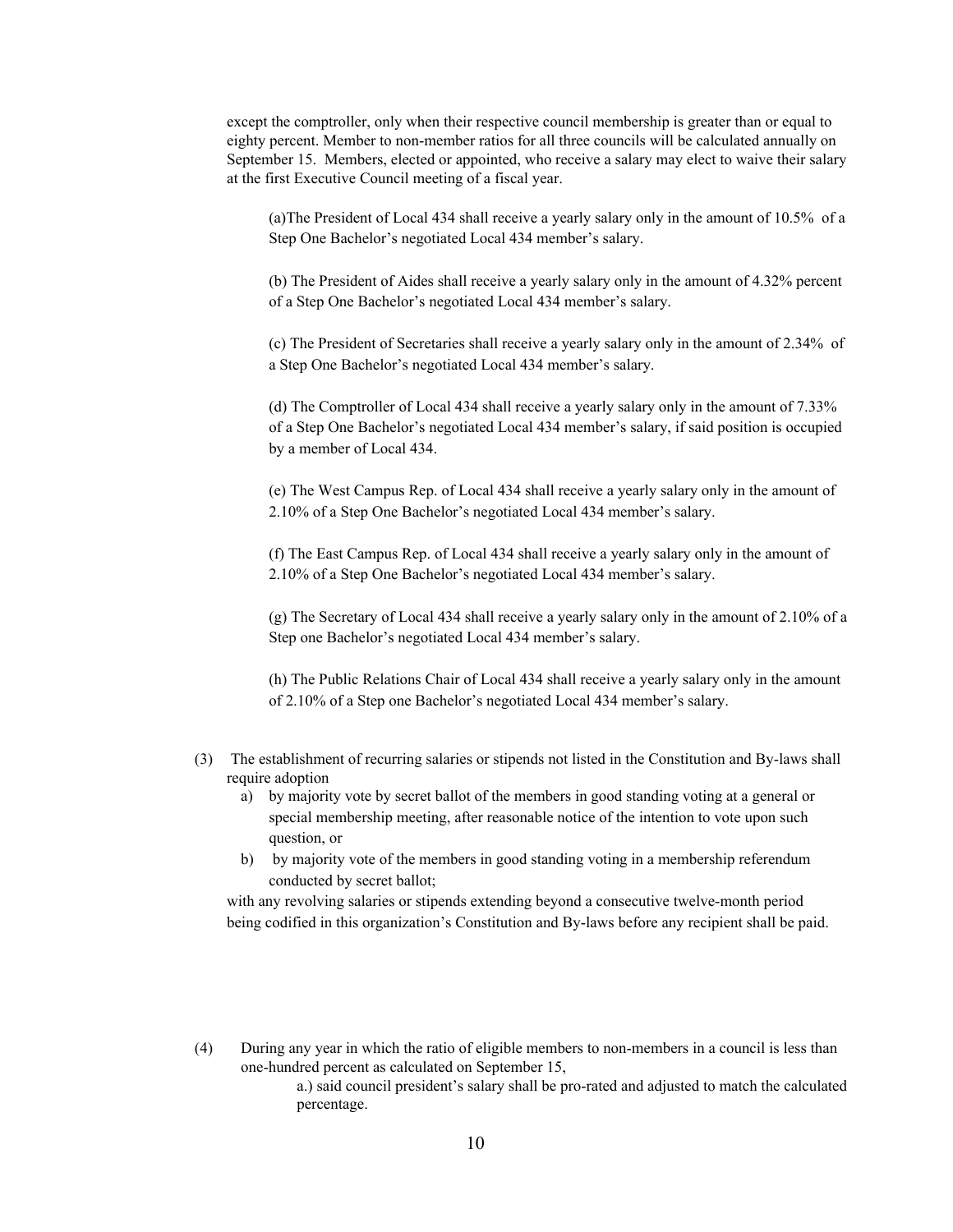b.) the Executive Council of Local 434 may elect to recalculate the ratio of eligible members to non-members in any council on January 15, and adjust salaries to reflect the recalculated ratio.

# **ARTICLE X –** *AFFILIATIONS*

This organization shall maintain affiliation with the following organizations:

- Section 1. This organization shall continue its affiliation with the American Federation of Teachers, AFL-CIO, and the Illinois Federation of Teachers.
- Section 2. The state American Federation of Labor-Congress of Industrial Organizations.
- Section 3. The appropriate Central Labor Council(s) of the American Federation of Labor-Congress of industrial organizations.
- Section 4. This organization shall make or sever its affiliation with any other organization only by a simple majority vote by secret ballot of the entire membership.

# **ARTICLE XI –** *ENDORSEMENTS*

The organization shall not make any endorsements except on issues or candidates directly affecting its interests in schools or teachers.

## **ARTICLE XII –** *RULES OF ORDER*

*Robert's Rules of Order, Newly Revised (11 th Edition)* shall govern this organization and all of its subordinate bodies in all not covered by this Constitution.

## **ARTICLE XIII –** *AMENDMENT*

- Section 1. Amendments to this Constitution may be proposed by any of its members. Such amendments must be presented in writing to the Secretary, who shall read them at the first regular organization meeting following their receipt.
- Section 2. Amendments cannot be voted upon at the same meeting at which they are first read to the membership.
- Section 3. An amendment shall pass if it receives a simple majority of votes cast by secret ballot of the entire membership.

#### **ARTICLE XIV –** *AVAILABILITY OF CONSTITUTION*

- Section 1. Three copies of this Constitution and all subsequent amendments shall be submitted to the office of the Secretary-Treasurer of the American Federation of Teachers.
- Section 2. One copy shall be sent to the similar officer of each organization with which this organization is affiliated.
- Section 3. The Constitution Committee or the Secretary shall provide a copy of this Constitution to any member upon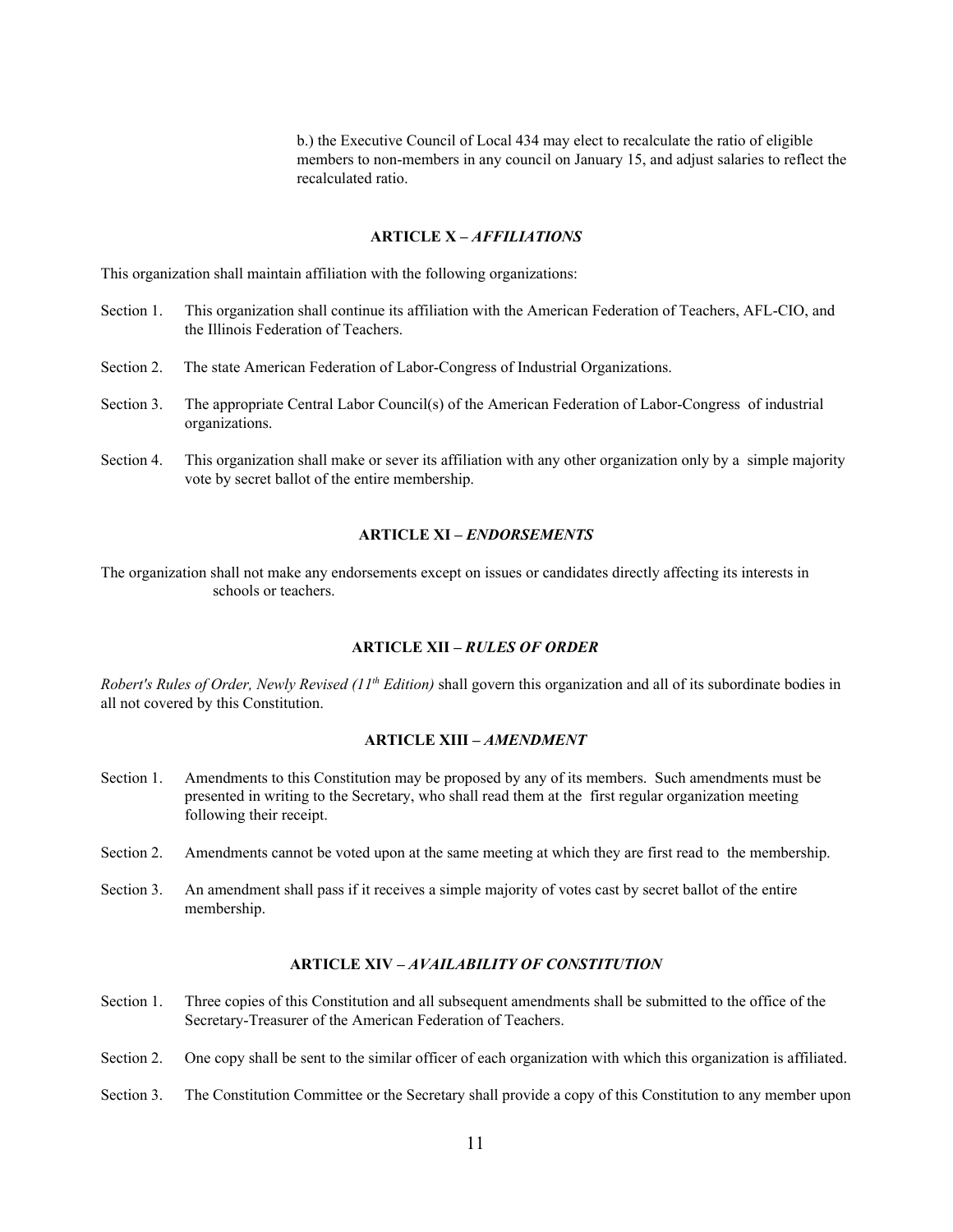request.

# **ARTICLE XV –** *ADOPTION*

This Constitution shall be adopted when ratified by a majority of the votes cast by secret ballot of organization members and those having made written application for membership to the Federation.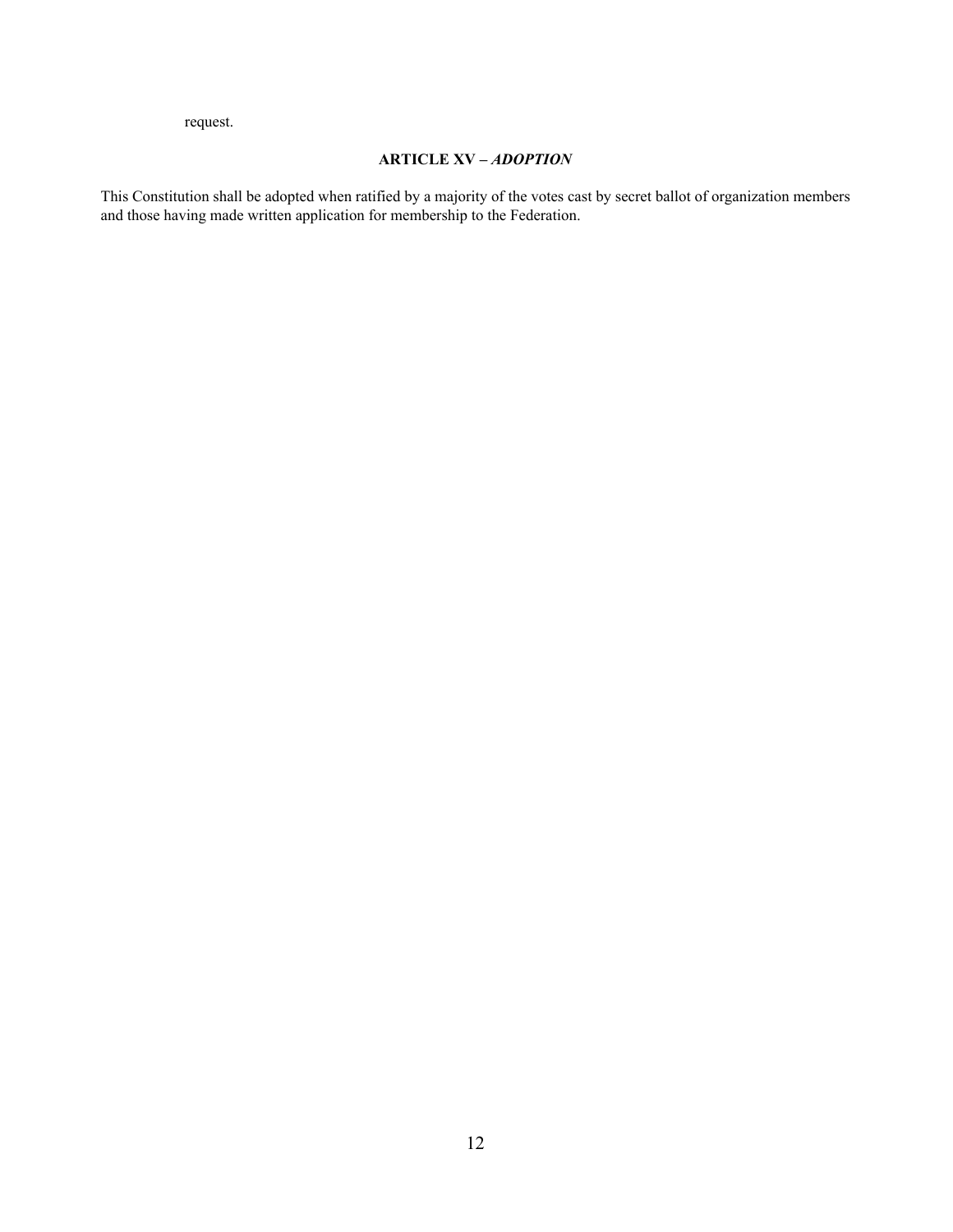# **AFT –** *INSTALLATION OATH*

By the authority vested in me as President of AFT Local 434, I now have the high honor and privilege of installing you who have been duly elected to serve the AFT Local 434 Federation of Teachers of High School District 201.

- In so doing, I pledge you to honestly and faithfully fulfill the arduous tasks that will be before you
- to perform those functions within the framework of the constitutions of the AFT and Local 434,
- to be ever mindful of the high precepts and principles of the American labor movement,
- to be at all times militant in the defense of teachers and other workers so that all will always know that the AFT symbolizes the power of strength to give them courage in their jobs and in the performance of their duties,
- most of all, however, to have the courage to stand for that which is right, for high principles in education, for high principles in morality and honesty, so that every child in America will have the opportunity of an adequate education.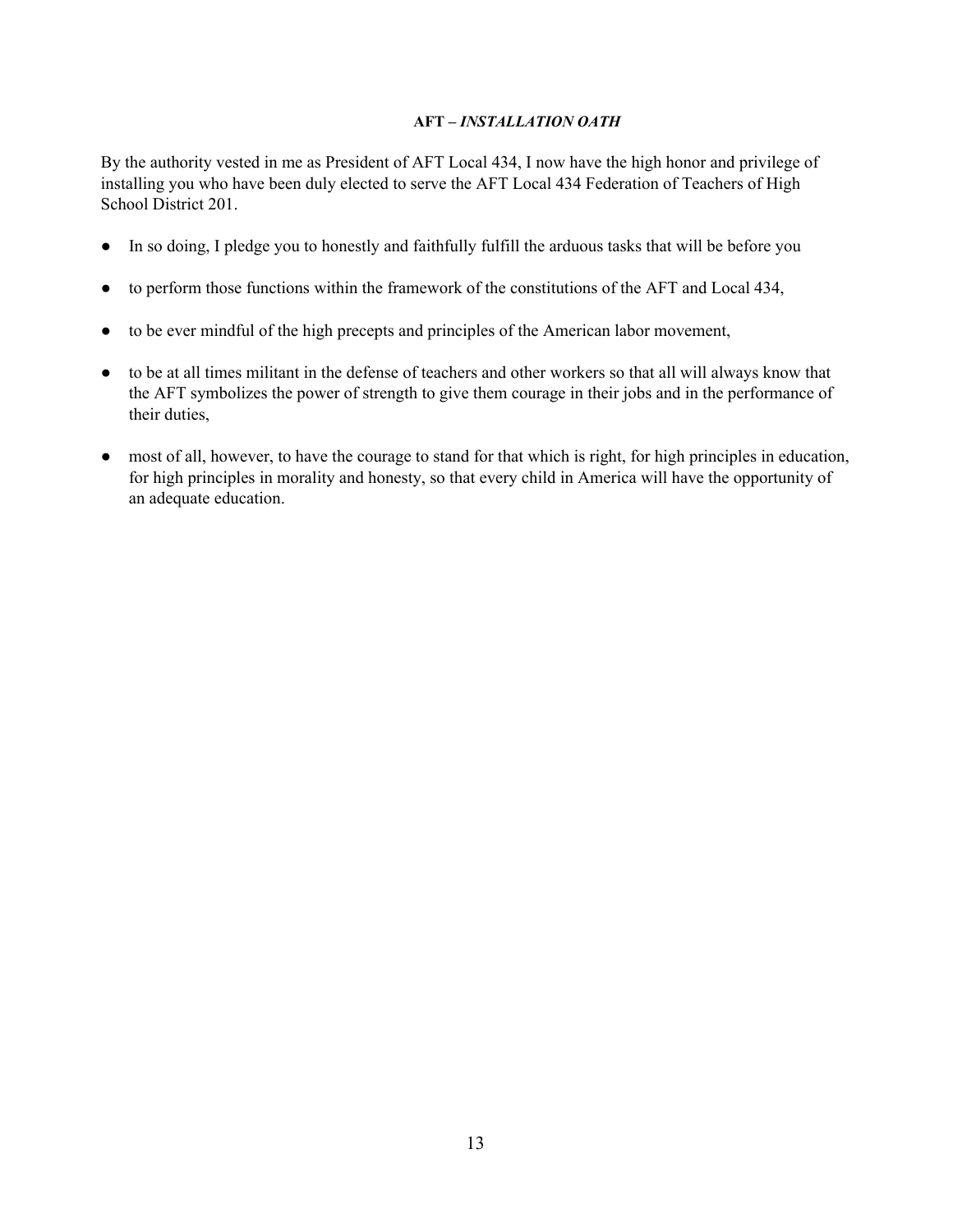### **US Code Title 29, Chapter 11, Section 411**

## **SUBCHAPTER II - BILL OF RIGHTS OF MEMBERS OF LABOR ORGANIZATIONS**

### **Sec. 411. Bill of rights; constitution and bylaws of labor organizations**

### (1) **Equal rights**

Every member of a labor organization shall have equal rights and privileges within such organization to nominate candidates, to vote in elections or referendums of the labor organization, to attend membership meetings, and to participate in the deliberations and voting upon the business of such meetings, subject to reasonable rules and regulations in such organization's constitution and bylaws.

## (2) **Freedom of speech and assembly**

Every member of any labor organization shall have the right to meet and assemble freely with other members; and to express any views, arguments, or opinions; and to express at meetings of the labor organization his views, upon candidates in an election of the labor organization or upon any business properly before the meeting, subject to the organization's established and reasonable rules pertaining to the conduct of meetings: provided, that nothing herein shall be construed to impair the right of a labor organization to adopt and enforce reasonable rules as to the responsibility of every member toward the organization as an institution and to his refraining from conduct that would interfere with its performance of its legal or contractual obligations.

## (3) **Dues, initiation fees, and assessments**

- **Except** in the case of a federation of national or international labor organizations, the rates of dues and initiation fees payable by members of any labor organization in effect on September 14, 1959 shall not be increased, and no general or special assessment shall be levied upon such members, except -
	- (A) in the case of a local labor organization,
		- (i) by majority vote by secret ballot of the members in good standing voting at a general or special membership meeting, after reasonable notice of the intention to vote upon such question, or
		- (ii) by majority vote of the members in good standing voting in a membership referendum conducted by secret ballot; or
	- (B) in the case of a labor organization, other than a local labor organization or a federation of national or international labor organizations,
		- (i) by majority vote of the delegates voting at a regular convention, or at a special convention of such labor organization held upon not less than thirty days' written notice to the principal office of each local or constituent labor organization entitled to such notice, or
		- (ii) by majority vote of the members in good standing of such labor organization voting in a membership referendum conducted by secret ballot, or
		- (iii) by majority vote of the members of the executive board or similar governing body of such labor pursuant to express authority contained in the constitution and bylaws of such labor organization: provided, that such action on the part of the executive board or similar governing body shall be effective only until the next regular convention of such labor organization.

### (4) **Protection of the right to sue**

No labor organization shall limit the right of any member thereof to institute an action in any court, or in a proceeding before any administrative agency, irrespective of whether or not the labor organization or its officers are named as defendants or respondents in such action or proceeding, or the right of any member of a labor organization to appear as a witness in any judicial, administrative, or legislative proceeding, or to petition any legislature or to communicate with any legislator: provided, that any such member may be required to exhaust reasonable hearing procedures (but not to exceed a four-month lapse of time) within such organization, before instituting legal or administrative proceedings against such organizations or any officer thereof: and provided further, that no